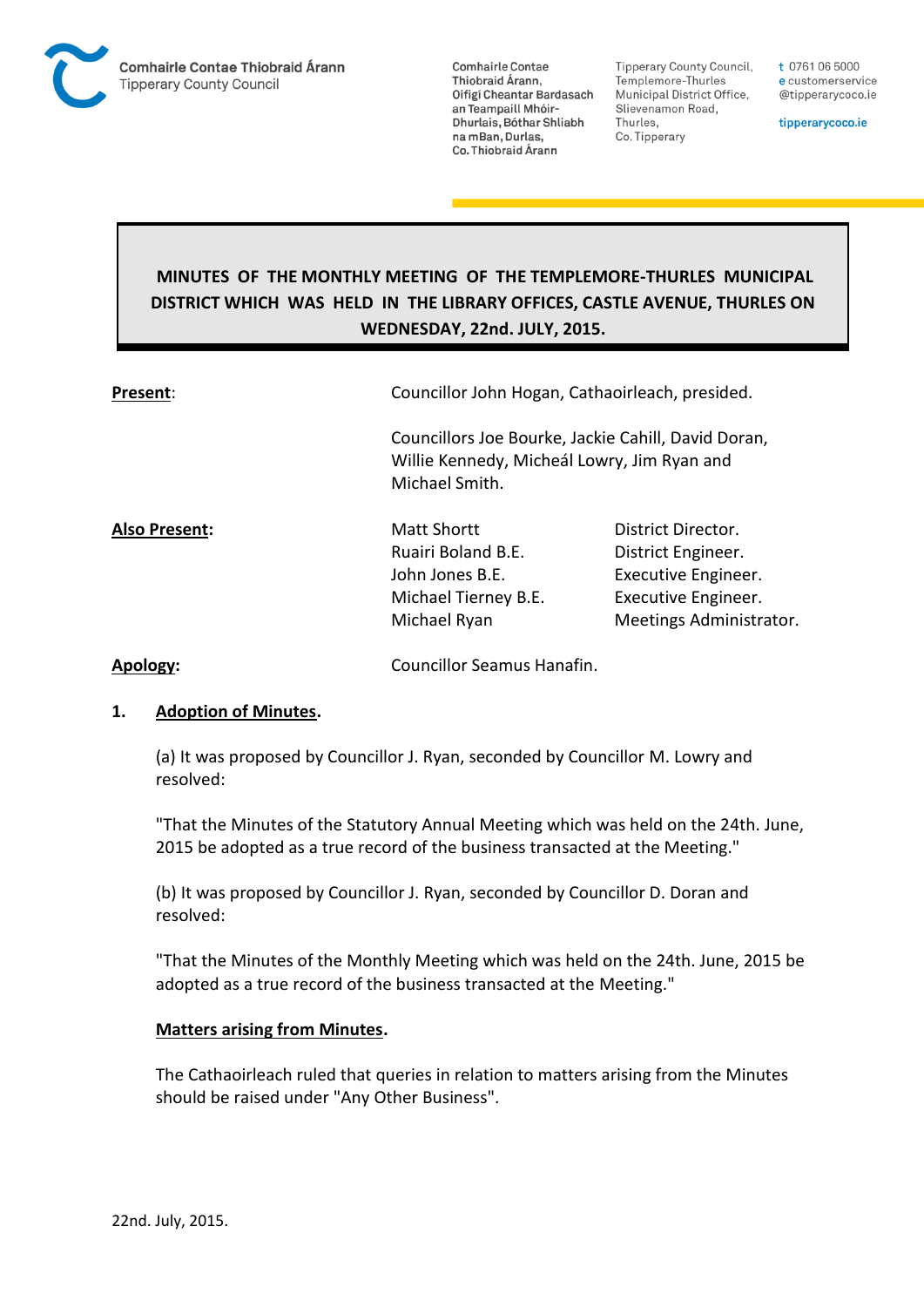

Tipperary County Council. Templemore-Thurles Municipal District Office, Slievenamon Road, Thurles, Co. Tipperary

t 0761 06 5000 e customerservice @tipperarycoco.ie

tipperarycoco.ie

# **2. (a) Community & Enterprise Function.**

The Cathaoirleach welcomed Ms. Áine McCarthy, Community & Economic Development Section to the Meeting.

Áine circulated a Report to the Members which dealt with:

- 1) The Local Enterprise Office.
- 2) The preparation of the Local Economic and Community Plan (LECP).
- 3) The Strategic Projects Unit.
- 4) Tourism.
- 5) The Arts.
- 6) Community Development & Social Inclusion.
- 7) The Sports Partnership.
- 8) Tipperary County Museum.
- 9) Heritage.
- 10) Childcare.

The following comments / observations were made in relation to the Presentation:

- The County Council is about to appoint a Retail Consultant who will work with the stakeholders in the Town Centres of the nine towns included in the Town Centres Initiative.
- The establishment of a Digital Media / Gaming Hub involving Thurles, Carlow and Clonmel should be pursued and the promotion of the Gaming Festival in LIT Tipperary is worthy of support. The South Korean Ambassador was very impressed when he visited the Gaming Festival during his recent visit to Thurles.
- The Thurles Sports Fest will require financial support from the County Council in 2016 - a Festival Strategy is currently being drawn up by the Community and Economic Development Section.
- There was poor "buy in" and support by local people for the Sport Fest and the re-enactment of the founding of the GAA was poorly attended.
- It is regrettable that the Amalgamated Sports Partnership does not have an Inclusion and Disability Officer.
- The biggest issues in many areas is rural isolation and this needs to be addressed.
- The request to have the Munster Hurling Final staged in Semple Stadium every year is unlikely to succeed as other stadia in the Province also aspire to staging the Final.
- Events should be organised in Thurles on Munster Final Weekends to encourage visitors to stay longer.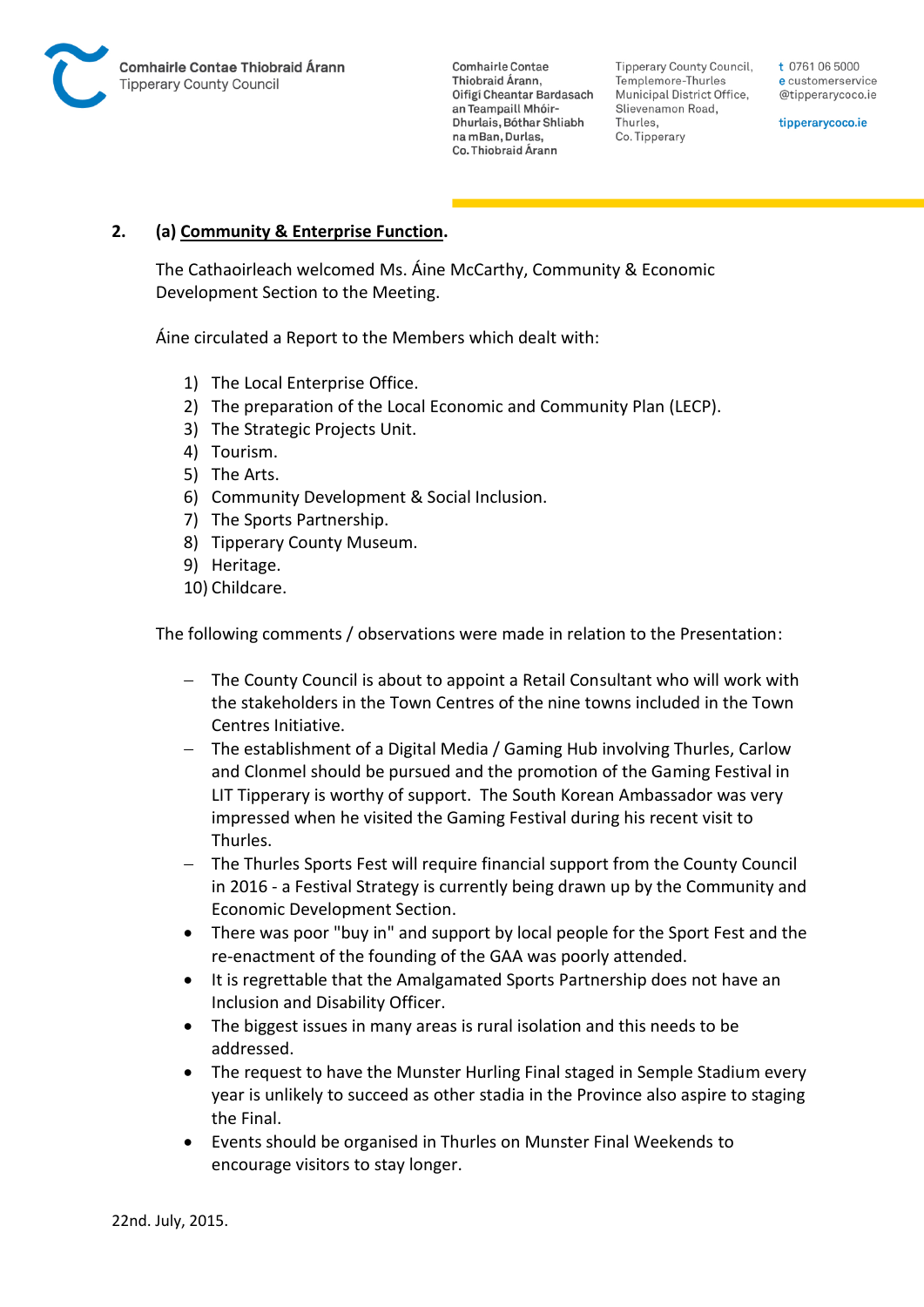**Tipperary County Council,** Templemore-Thurles Municipal District Office, Slievenamon Road, Thurles, Co. Tipperary

t 0761 06 5000 e customerservice @tipperarycoco.ie

tipperarycoco.ie

Genuine Festivals in villages should be supported.

The Cathaoirleach thanked Áine McCarthy for her Presentation and Áine left the Chamber.

## **2. (b) Housing Function.**

The Cathaoirleach welcomed Clare Curley, Director of Service and Michele Maher, Staff Officer, Housing Section to the Meeting.

A Housing Report setting out the up-to-date position in relation to the items listed hereunder was circulated:

- Capital Projects.
- Fabric Upgrade Works.
- Vacant Houses.
- Approved Housing Applicants.
- Housing Adaptation Grants for Older People and People with a Disability.

The following issues were raised:

| Issue.                                       | Response.                                  |
|----------------------------------------------|--------------------------------------------|
| Capital Allocation - the allocation recently | The Housing Section must work within       |
| announced by Minister Kelly is totally       | the allocation received.                   |
| inadequate in the light of the huge          |                                            |
| number of applicants on the Housing List.    |                                            |
| Purchase of partially built houses in an     | The matter will be examined.               |
| unfinished development to the rear of        | There must be a spread of houses           |
| McDonagh Terrace, Templemore.                | throughout the District.                   |
| Poor condition of houses at Bohernanave,     | These houses will not be dealt with in the |
| Thurles - it is imperative that they are     | short term as they require external        |
| refurbished before the coming winter.        | insulation which is under Phase 2 of the   |
|                                              | Department's Programme.                    |
| Proposals for the Old Barracks in            | The units will be let to approved housing  |
| Borrisoleigh when the refurbishment          | applicants.                                |
| works are completed - residents are          |                                            |
| concerned.                                   |                                            |
| Unacceptable delay between the making        | Applications are dealt with as             |
| of an application under the Housing          | expeditiously as possible.                 |
| Adaptation Grant Scheme and the              |                                            |
| allocation of a grant.                       |                                            |
|                                              |                                            |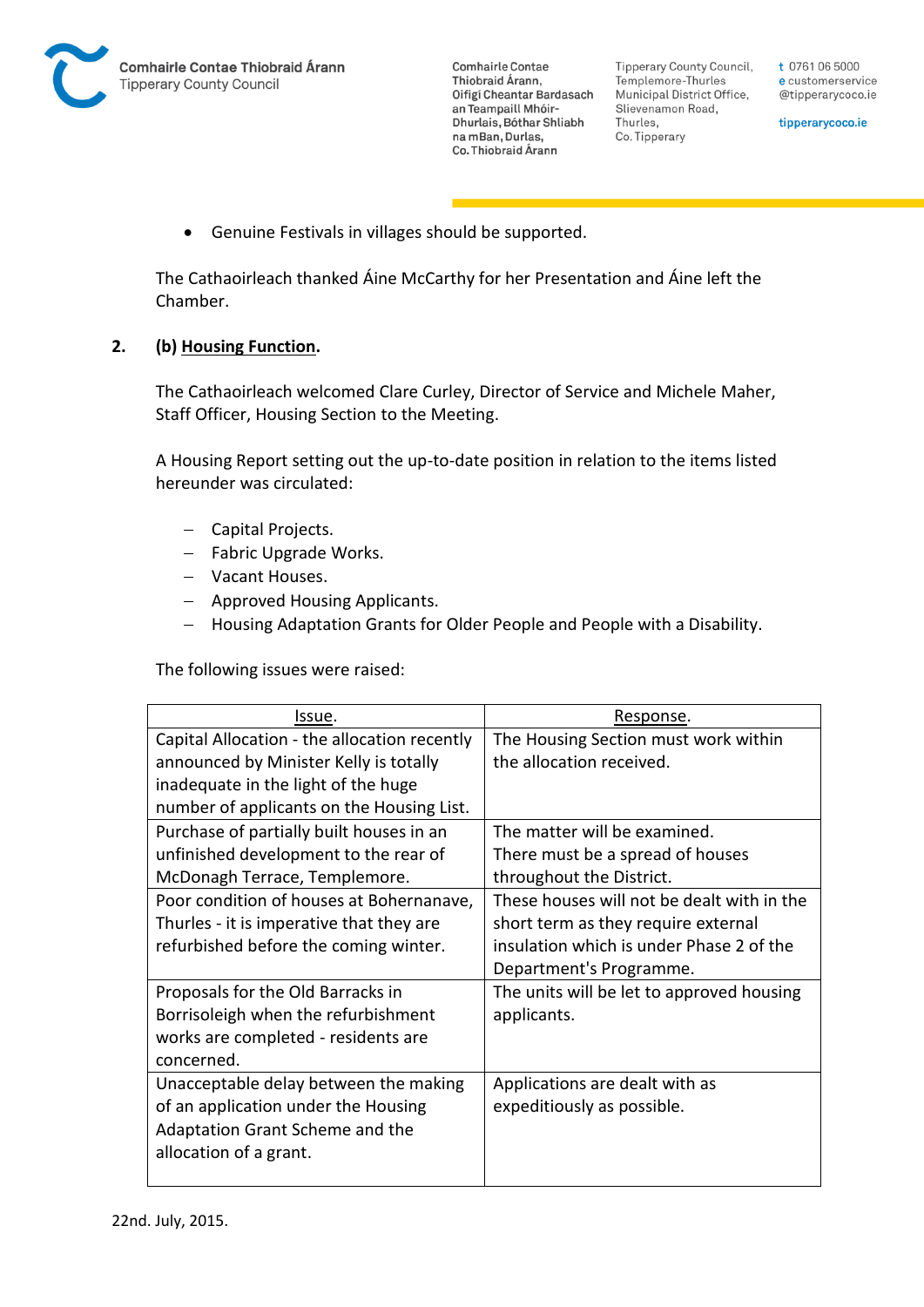

**Tipperary County Council,** Templemore-Thurles Municipal District Office, Slievenamon Road, Thurles, Co. Tipperary

t 0761 06 5000 e customerservice @tipperarycoco.ie

tipperarycoco.ie

| Commencement date for the upgrade<br>works to the 80 houses in Templemore -<br>the allocation for this work and for the<br>refurbishment of 4 houses at Lacey<br>Avenue is most welcome.                   | Tenders for the upgrade works are<br>currently being assessed.                                                                                                                                                                                      |
|------------------------------------------------------------------------------------------------------------------------------------------------------------------------------------------------------------|-----------------------------------------------------------------------------------------------------------------------------------------------------------------------------------------------------------------------------------------------------|
| Allocation for the construction of 10<br>houses at Glencarrick Roscrea - there is<br>still objections to the proposed<br>development.                                                                      | Plans are being prepared and they will be<br>put on public display under Part 8 of the<br>Planning Acts.                                                                                                                                            |
| Priority for carrying out works under the<br>Housing Adaptation Grants Scheme - is<br>there any flexibility if the Occupational<br>Therapist does not recommend priority.                                  | A Doctor's Certificate determines the<br>priority.                                                                                                                                                                                                  |
| Preparation of an Action Plan to meet the<br>acute need in the District for Social<br>Housing - the District has 778 approved<br>applicants for social housing which is the<br>highest of the 5 Districts. | There are a range of social housing<br>options available.<br>The Council has been given ambitious<br>targets to secure social housing units<br>under the RAS and Leasing Schemes and<br>by purchasing houses and these targets<br>will be exceeded. |
| Lack of public lighting in the Carden Court<br>Estate, Templemore - all the completed<br>houses are leased by the County Council.                                                                          | The situation will be examined.                                                                                                                                                                                                                     |
| Travellers at Turtulla - the Council has<br>deposited material to secure the site on<br>adjoining privately owned land.                                                                                    | The matter is receiving attention.                                                                                                                                                                                                                  |
| Grazing of horses in the gardens of<br>Council houses - none should be allowed<br>as an acre is insufficient for a horse.                                                                                  | The keeping of horses in the gardens of<br>Council houses is in breach of the<br>Tenancy Agreement.                                                                                                                                                 |
| Provision of housing for single applicants.                                                                                                                                                                | The options available are the construction<br>of houses or securing units under the RAS<br>and Leasing Scheme.                                                                                                                                      |

Clare Curley advised that, at the request of the Planning Section, Housing will attend the October Monthly Meeting with the Planning Section attending the November Monthly Meeting.

The Cathaoirleach thanked Clare Curley and Michele Maher for their attendance at the Meeting and they left the Chamber.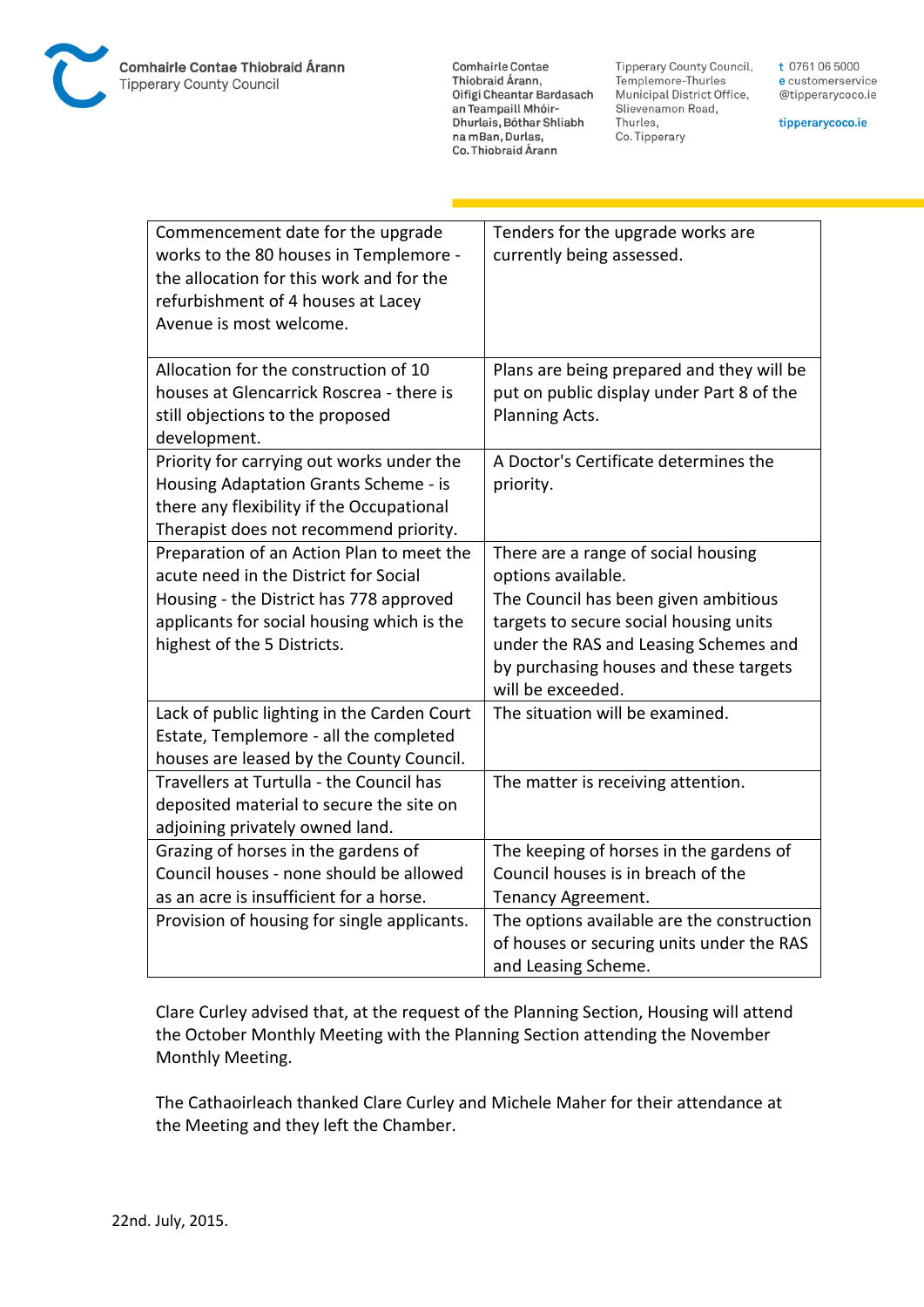

Tipperary County Council. Templemore-Thurles Municipal District Office, Slievenamon Road, Thurles, Co. Tipperary

t 0761 06 5000 e customerservice @tipperarycoco.ie

tipperarycoco.ie

# **3. Presentation by Thurles CBS Students who will represent Ireland in the Sage Global World Cup for Social Entrepreneurs in Seoul.**

The Cathaoirleach welcomed Mr. Fergus O'Brien (Teacher), Eugene Ryan and Odhran Quirke to the Meeting.

Eugene Ryan thanked the Municipal District Members for affording them the opportunity of making a presentation on their project, Farmsense. He indicated that the Project Group are Fergus O'Brien (teacher), himself, Odhran Quirke, Conor Ryan and Conor Dunne but that Conor Ryan and Conor Dunne were unable to attend due to work commitments.

The Group gave a detailed presentation on their project which is a unique idea for the installation of a sensor on tractors and other machinery thereby helping to save lives on farms.

Fergus O'Brien advised that the Group has qualified to represent Ireland at the Sage Global World Cup in Seoul, South Korea and are currently fund raising to cover the cost of travelling to Seoul. He added that the four students will be required to present their project at the event and respond to questions.

The Cathaoirleach and Members congratulated the Group on their success in the Young Social Innovators Competition and wished them further success in Seoul. It was pointed out that the idea was very relevant at this time with the high number of deaths, particularly of children, on farms. It was also suggested that the application could be commercially viable and that the students might explore this.

Members recommended that the Municipal District make a contribution to the Group.

It was proposed by the Cathaoirleach, Councillor J. Hogan, seconded by Councillor D. Doran and resolved:

"That a contribution of €250.00 be made to the Thurles CBS Group towards the cost of travelling to Seoul, South Korea to represent Ireland in the Sage Global World Cup."

# **4. Update on 2015 Work Programmes.**

An update on the 2015 Roadworks Programme was circulated.

- The District Engineer advised that:
	- $-$  The County Council has received additional funding of  $E1.4$ m approximately under the Restoration Improvement Grant Programme.
	- The District's allocation from this funding will be in the order of €300,000.00.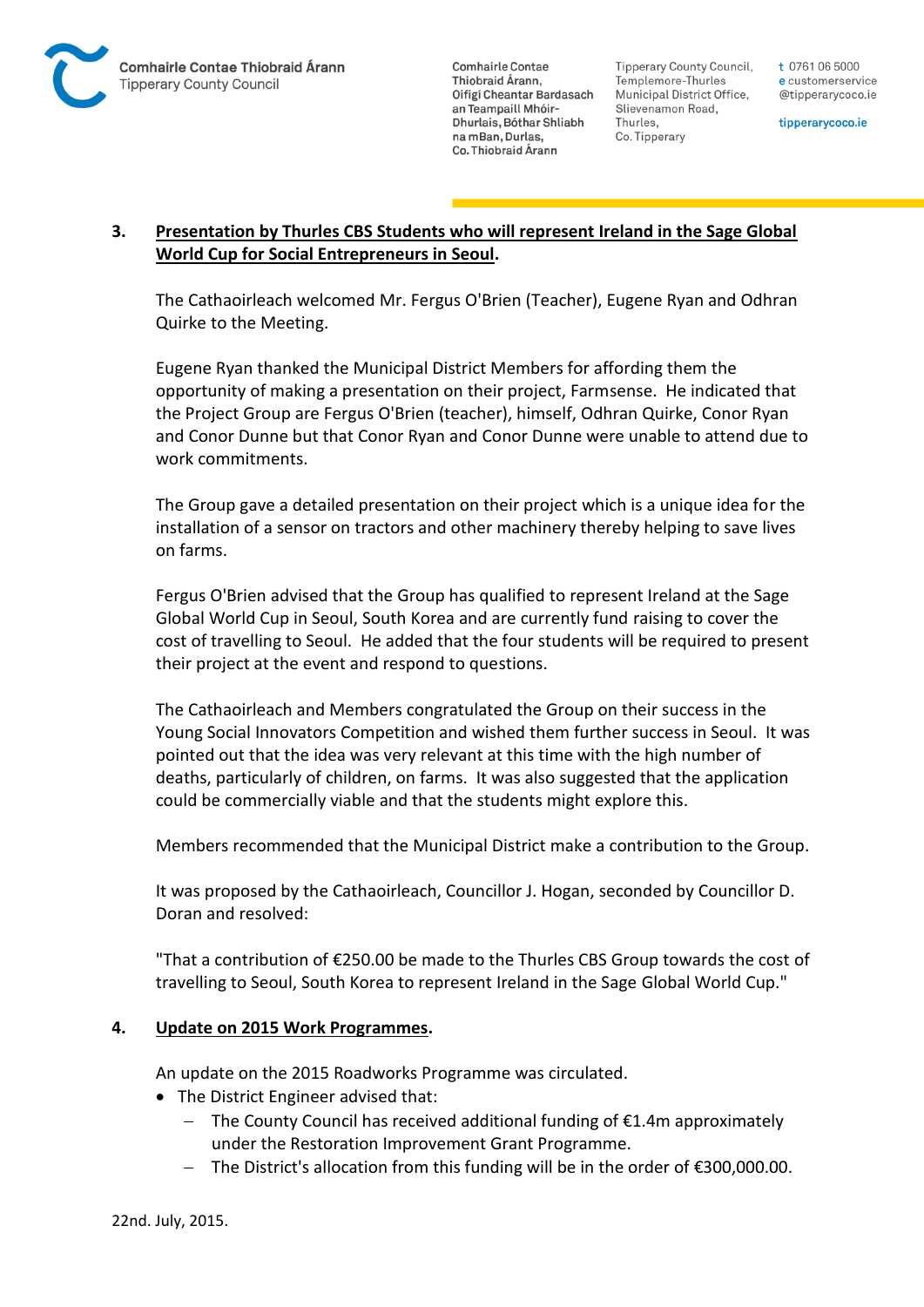

**Tipperary County Council,** Templemore-Thurles Municipal District Office, Slievenamon Road, Thurles, Co. Tipperary

t 0761 06 5000 e customerservice @tipperarycoco.ie

tipperarycoco.ie

- Local Authorities can use up to 20% of the additional allocation for Community Involvement Schemes.
- The priority is the completion of the R498, Kerins Cross to Borrisoleigh improvements. The work requires a road closure.
- The Dundrum Road after Slattery's Cross, Garranroe, Kilcooley, Glenbane and Mary Willies will be considered if there is funding remaining.

The Cathaoirleach indicated that, according to the Department Circular, up to 10% of the additional funding may be allocated to Local Improvement Schemes (LIS). He proposed that the Council take up this option and advertise for applications.

The District Engineer advised that it would not be feasible to have the work completed before the end of October if advertising for applications is only commencing at this stage.

| Patching of roads not included in the          | Patching will be carried out as soon as       |
|------------------------------------------------|-----------------------------------------------|
| Roadworks Programme.                           | possible - staff are currently engaged on the |
|                                                | Roadworks Programme.                          |
| Poor condition of Slievenamon Road -           | The Roads Section will be requested to seek   |
| cyclists are forced to move out towards the    | funding from the NRA to upgrade the road      |
| centre of the road and consequently are at     | surface.                                      |
| high risk.                                     |                                               |
| Poor condition of the road from Mary Willies   | The road will be considered for inclusion in  |
| to Gortnahoe - this road carries significant   | next year's Roadworks Programme.              |
| traffic.                                       |                                               |
| Improvement of signage and lines at the        | The request will receive attention.           |
| Ballybeg junction.                             |                                               |
| Repair of the surface at the River Suir Bridge | Repairs will be undertaken under this year's  |
| on the Templemore to Rathdowney Road.          | Roadworks Programme.                          |
| Augall Bridge - it is dangerous and requires   | A low cost safety scheme will be designed     |
| attention.                                     | for the bridge and any improvements will      |
|                                                | require land acquisition.                     |

Members raised the following matters:

### **5. Update on Projects.**

Thurles Town Park. The Contractor has given a completion date of mid-August. The planting of trees may be delayed until later in the year and proposals for securing the old building on the site has to be addressed.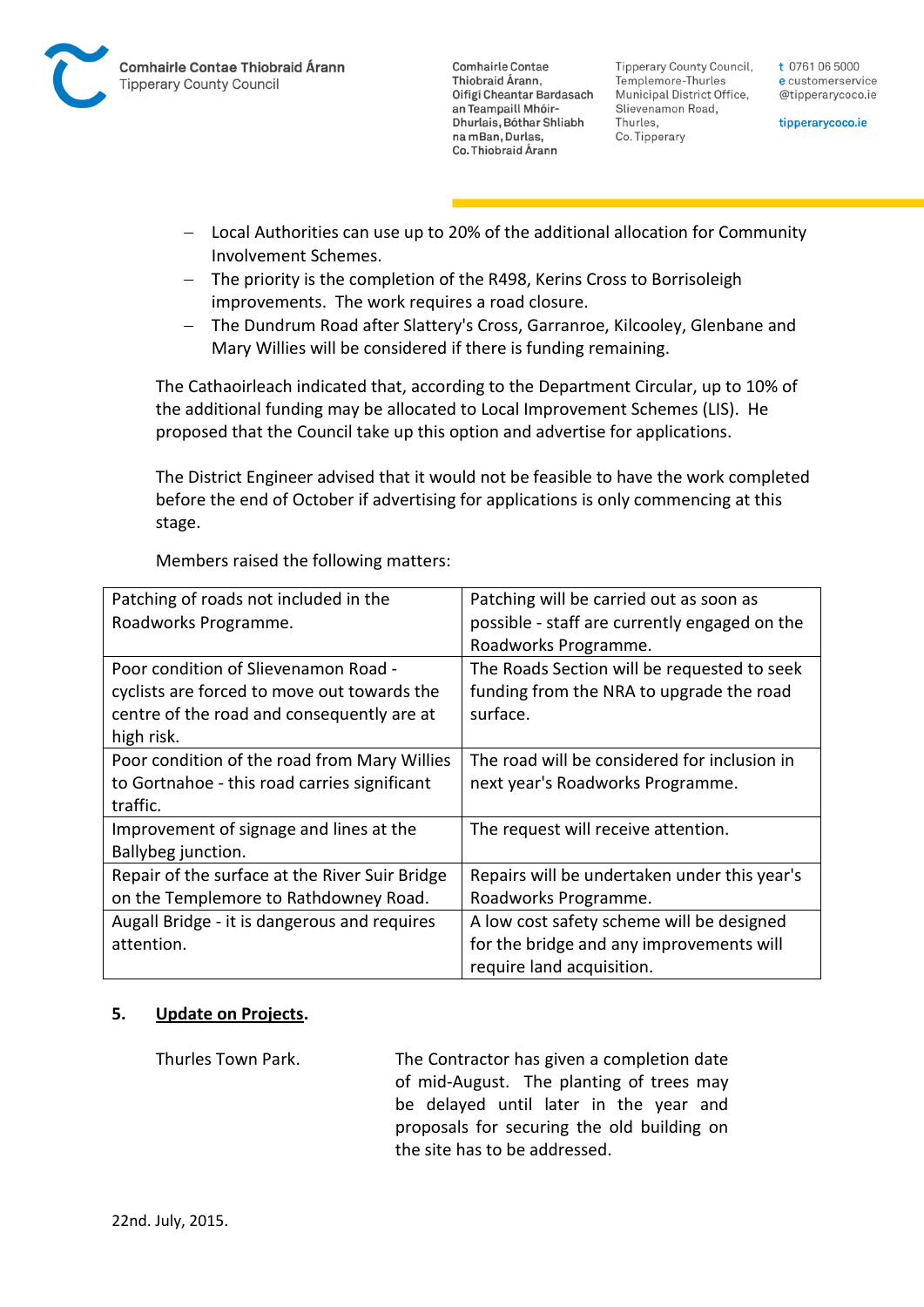

**Comhairle Contae** Commante Contae<br>Thiobraid Árann,<br>Oifigí Cheantar Bardasach an Teampaill Mhóir-<br>Dhurlais, Bóthar Shliabh na mBan, Durlas,<br>Co. Thiobraid Árann

Tipperary County Council,<br>Templemore-Thurles<br>Municipal District Office, Slievenamon Road, Thurles, Co. Tipperary

t 0761 06 5000 e customerservice @tipperarycoco.ie

tipperarycoco.ie

| Liberty<br>Square<br>Refurbishment<br>and<br>development<br>οf<br>a<br>carpark. | The Traffic Review and Safety Audit Reports<br>are being assessed by the Design Team. It<br>is anticipated that the project will go to Part<br>before the end of the year with<br>8<br>construction commencing by mid 2016.                                                           |
|---------------------------------------------------------------------------------|---------------------------------------------------------------------------------------------------------------------------------------------------------------------------------------------------------------------------------------------------------------------------------------|
| Extension                                                                       | The Tender of Conack Construction Limited,                                                                                                                                                                                                                                            |
| and                                                                             | Limerick, has been accepted and they have                                                                                                                                                                                                                                             |
| to                                                                              | given the 10th. August, 2015 as the                                                                                                                                                                                                                                                   |
| Refurbishment of                                                                | commencement date.                                                                                                                                                                                                                                                                    |
| the                                                                             | The Municipal District Meetings may have                                                                                                                                                                                                                                              |
| Offices at Castle Avenue,                                                       | to be transferred to the Slievenamon Road                                                                                                                                                                                                                                             |
| Thurles.                                                                        | Offices while the works are in progress.                                                                                                                                                                                                                                              |
| Repairs / Improvements<br>to Templemore Town<br>Hall                            | The roof and barges will be surveyed within<br>next few weeks with a view to<br>the<br>undertaking emergency repairs to prevent<br>water getting into the building.                                                                                                                   |
| Templemore Town Park                                                            | A number of layouts for the additional land                                                                                                                                                                                                                                           |
| Extension.                                                                      | purchased are currently being prepared.                                                                                                                                                                                                                                               |
| Enhancement<br>Village<br>Works.                                                | Footpath improvements in Borrisoleigh,<br>Littleton and Templetuohy will commence<br>later in the year when the Roadworks<br>Programme is completed.                                                                                                                                  |
| Enhancement                                                                     | A Consulting Engineer is being recruited to                                                                                                                                                                                                                                           |
| Roscrea                                                                         | prepare detailed plans & specification, and                                                                                                                                                                                                                                           |
| Scheme.                                                                         | to supervise the work.                                                                                                                                                                                                                                                                |
| Carpark at St. Patrick's                                                        | Plans for the carpark will be prepared as                                                                                                                                                                                                                                             |
| Cemetery.                                                                       | soon as possible.                                                                                                                                                                                                                                                                     |
| 2015 Painting Scheme.                                                           | 45 applications have been received under<br>the Scheme.<br>All applicants who have<br>complied with the terms of the Scheme will<br>be written to within the next week<br>confirming the grant.<br>The remaining applicants will be asked to<br>submit the outstanding documentation. |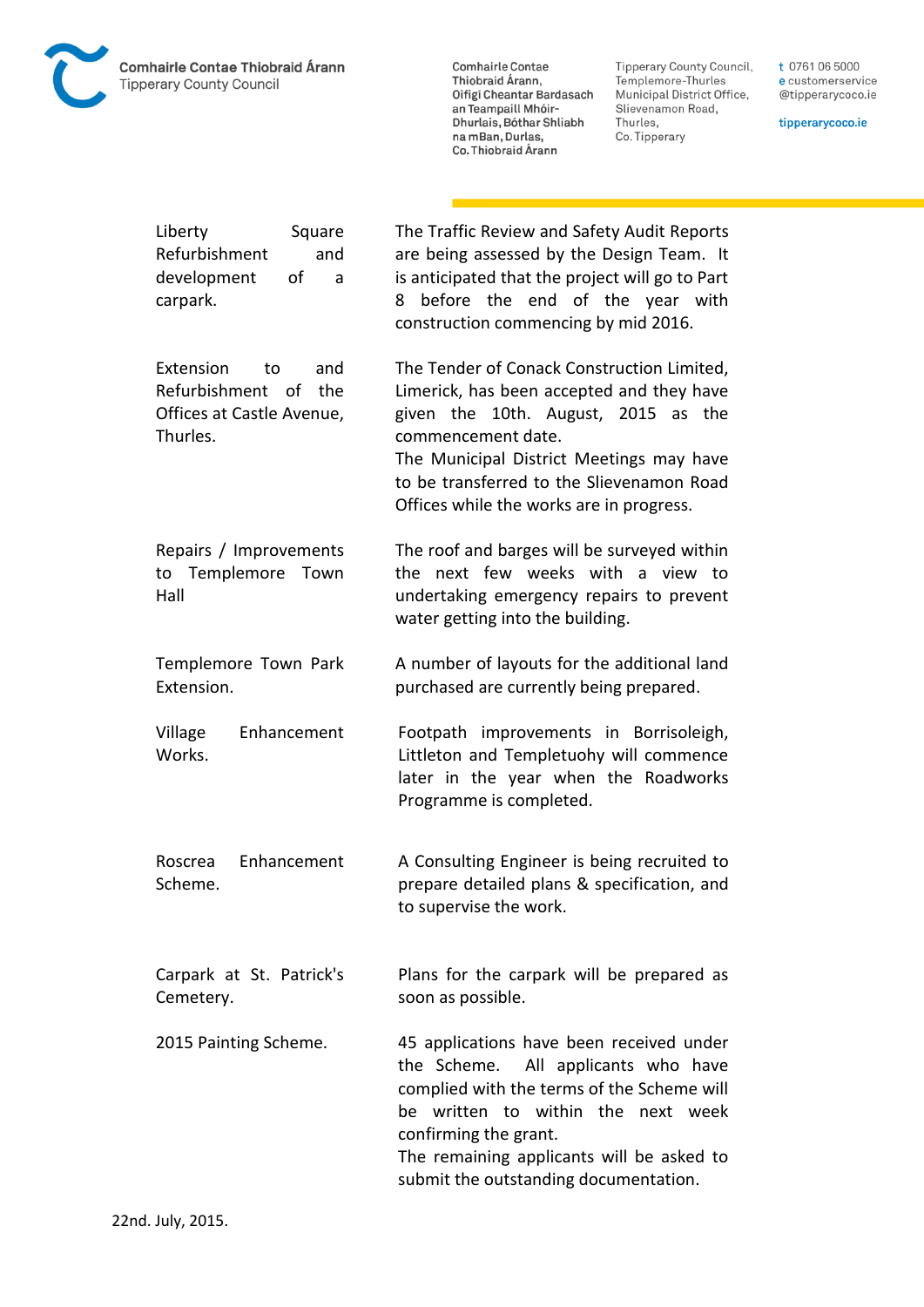

Tipperary County Council. Templemore-Thurles Municipal District Office, Slievenamon Road, Thurles, Co. Tipperary

t 0761 06 5000 e customerservice @tipperarycoco.ie

tipperarycoco.ie

#### **Matters arising.**

- Consideration should be given to getting feedback from the traders in Castle Street and Main Street before the formal Part 8 Planning Process for the Roscrea Enhancement Scheme commences.
- The enhancement of the disused swimming pool site in Templemore Town Park will be examined.
- The funding available may not allow the extension of the Painting Scheme to Mary Street, Templemore .
- The schools will be contacted after the summer holidays to consider matters relating to the Town Park.

### **6. Notices of Motion.**

#### **(a) Notice of Motion in the name of Councillor J. Ryan.**

Councillor Jim Ryan formally moved the following Notice of Motion in his name:

"I am calling for the establishment of a working committee comprising of the relevant authorities whose aim is to come up with policies, incentives and conditions that would help encourage job creation in the towns of Thurles, Templemore and Roscrea."

The Motion was seconded by Councillor D. Doran.

Councillor Ryan indicated that he was prompted to put down the Notice of Motion because of the very high unemployment rate in Thurles, Templemore and Roscrea. He stated that he had been in contact with the relevant agencies - the Chamber of Commerce, IDA, Enterprise Ireland, LIT Tipperary, Tipperary Tourism Company and Mark Fielding CEO, ISME and they all expressed a willingness to participate on the Committee.

A response to the Notice of Motion received from the Economic Development Officer, Community & Economic Development Section was circulated.

Members expressed the view that the proposed Committee would duplicate the work being carried out by the Local Enterprise Office. It was pointed out that a Local Economic & Community Plan for County Tipperary is being prepared and that interested parties should submit their views / observations to the Community & Enterprise Department.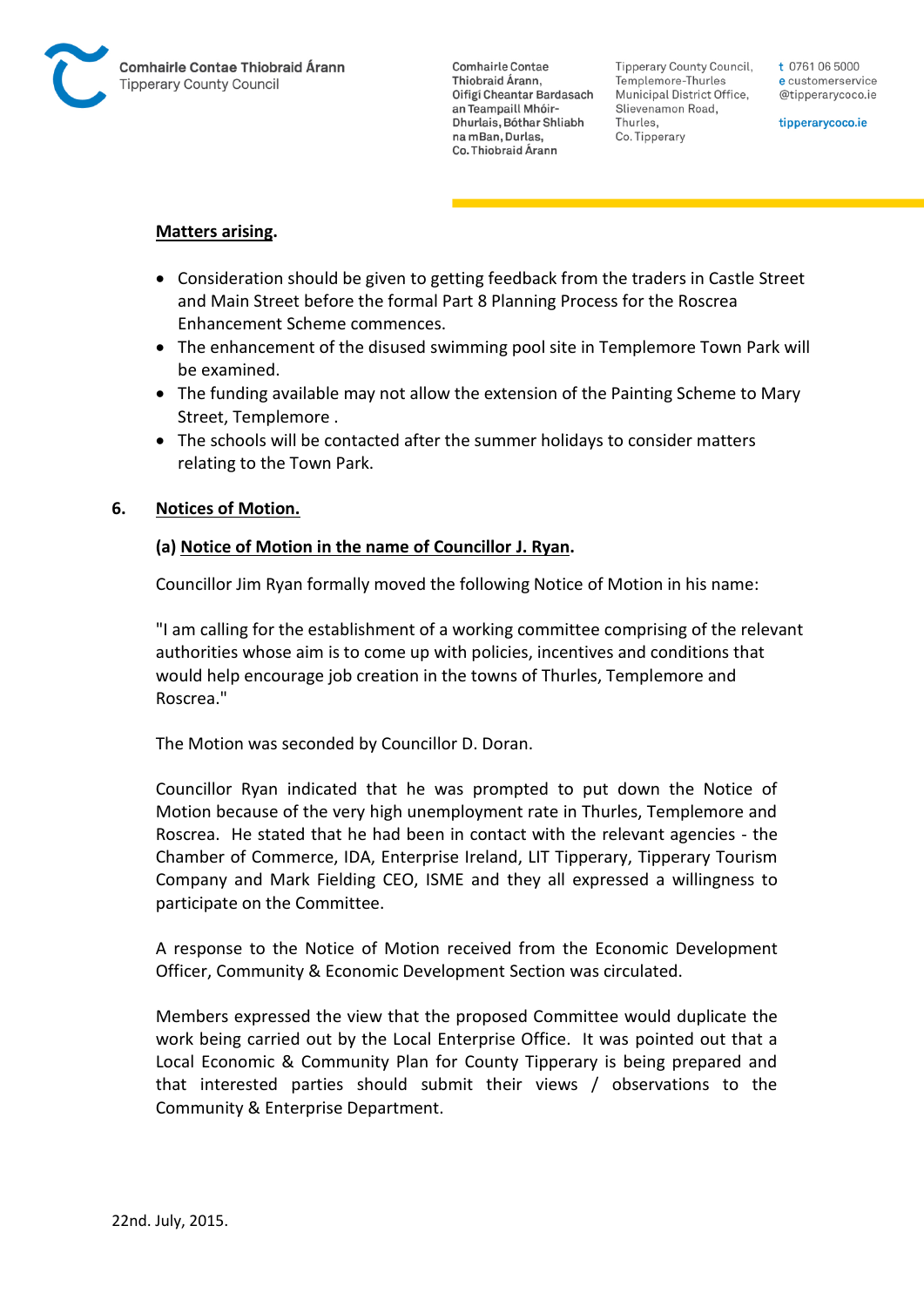

**Tipperary County Council,** Templemore-Thurles Municipal District Office, Slievenamon Road, Thurles, Co. Tipperary

t 0761 06 5000 e customerservice @tipperarycoco.ie

tipperarycoco.ie

### **7. Correspondence.**

(i) Phoenix Productions.

The Meetings Administrator advised that Phoenix Productions has extended an invitation to the Members to attend a reception in the Confraternity Hall on Saturday 25th. July 2015 prior to their show 'Beauty and the Beast' to acknowledge the General Manager and the management team at Lisheen Mines for Lisheen's generous support to many organisations in the area over the years - Members interested in attending to give their names to the Meetings Administrator.

It was noted that Lisheen Mines made a generous contribution towards the playground in the Town Park.

### **8. Votes of Congratulations.**

The Cathaoirleach extended good wishes to the Principal and Vice Principal of Coláiste Pobal Roscrea who retired recently after many years of dedicated service in the Vocational School and subsequently in Coláiste Pobal.

### **9. Any Other Business.**

| Issue                                      | Response                                  |
|--------------------------------------------|-------------------------------------------|
| Issue of dog fouling - the CCTV cameras    | The matter will be investigated.          |
| should be used to identify offenders with  |                                           |
| a view to initiating prosecutions.         |                                           |
| Closing St. Patrick's Cemetery, Thurles at | The request will be considered.           |
| night - flower pots and other mementoes    |                                           |
| are being stolen from graves.              |                                           |
| Improvements required at Galboola Cross    | The junction will be surveyed.            |
| on the Thurles / Littleton Road.           |                                           |
| Provision of a permanent helipad in        | The matter will be taken up again with    |
| Thurles - the present arrangement          | the National Ambulance Service.           |
| whereby the helicopter has to identify a   |                                           |
| suitable landing area is unsatisfactory.   |                                           |
| Preparation of a Traffic Management Plan   | The request will be referred to the Roads |
| for Roscrea - there has been significant   | Section for consideration.                |
| changes since the last one was completed   |                                           |
| with the arrival of Tesco, Dunnes Stores,  |                                           |
| Lidl and Aldi.                             |                                           |
|                                            |                                           |